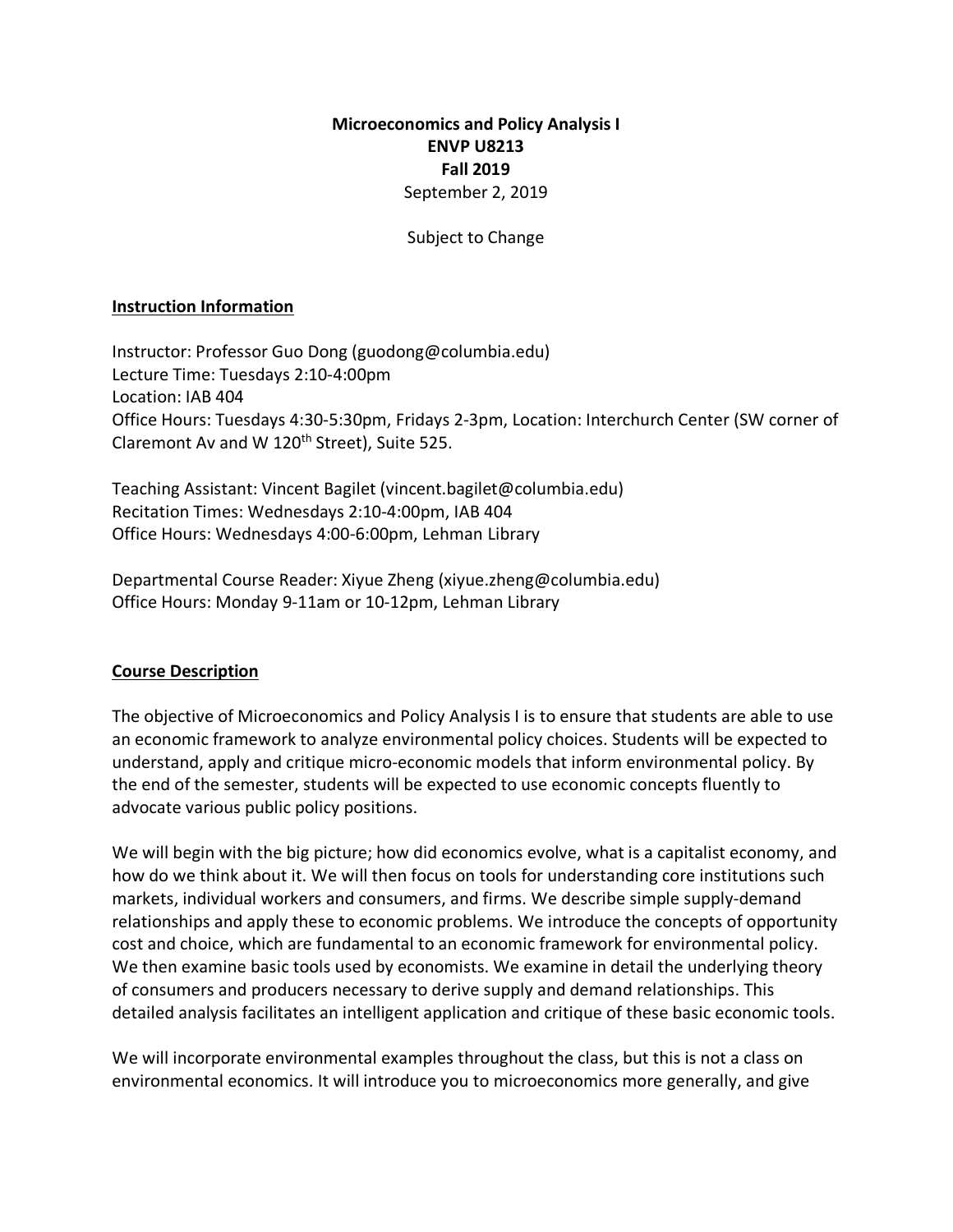you a view of the economy interacting with lots of other political, social, and environmental factors.

# **Textbook**

• **Pindyck and Rubinfeld**. *Microeconomics.* 8th edition.

## Optional

- **Lee S. Friedman.** *The Microeconomics of Public Policy Analysis*
- **William D. Nordhaus.** *The Climate Casino: Risk, Uncertainty, and Economics for a Warming World.*
	- o An update and informal view on the economics of climate change.

In addition, the course will draw on texts, articles and other readings on reserve or on CourseWorks.

# **Course Expectation**

Students are expected to have done the readings for each lecture before class. Students are also required to attend weekly lectures and recitations. Students will be expected to contribute to class discussions, both in person during lectures and recitations and online in CourseWorks. Contributing to class discussions means enhancing the quality of the class experience for yourself and others. It involves making relevant, useful and non-obvious comments, or posing pertinent questions, in clear and succinct language. Although there will be problem sets and tests, the emphasis of this course is on building strong economic intuition rather than technical skills. As in policy analysis, teamwork is an essential element of success in the class.

Given the nature of the ESP program and the relationship between economics and environmental policy, hands-on experience with environmental policy analysis will be useful for the students. Students will form teams of 4 and provide an in-depth analysis of an environmental policy issue using the economics concepts and tools learned in class. There will be four deliverables. The first is a project topic in the form of a newspaper or magazine article from 2018 to be discussed with the instructor or the TA and be approved by October 30<sup>th</sup>. The second is a 15-minute project presentation, which will be given during the second to last week of the semester, and the third is an executive summary of the analysis, which briefly explains the importance of the topic, literature review, key questions/issues analyzed with relevant economics models, sources of information and data that are available or needed, and a bibliography.

Students are strongly encouraged to utilized the office hours of the instructor as well as the teaching assistants is asking questions relating to the course material and going over key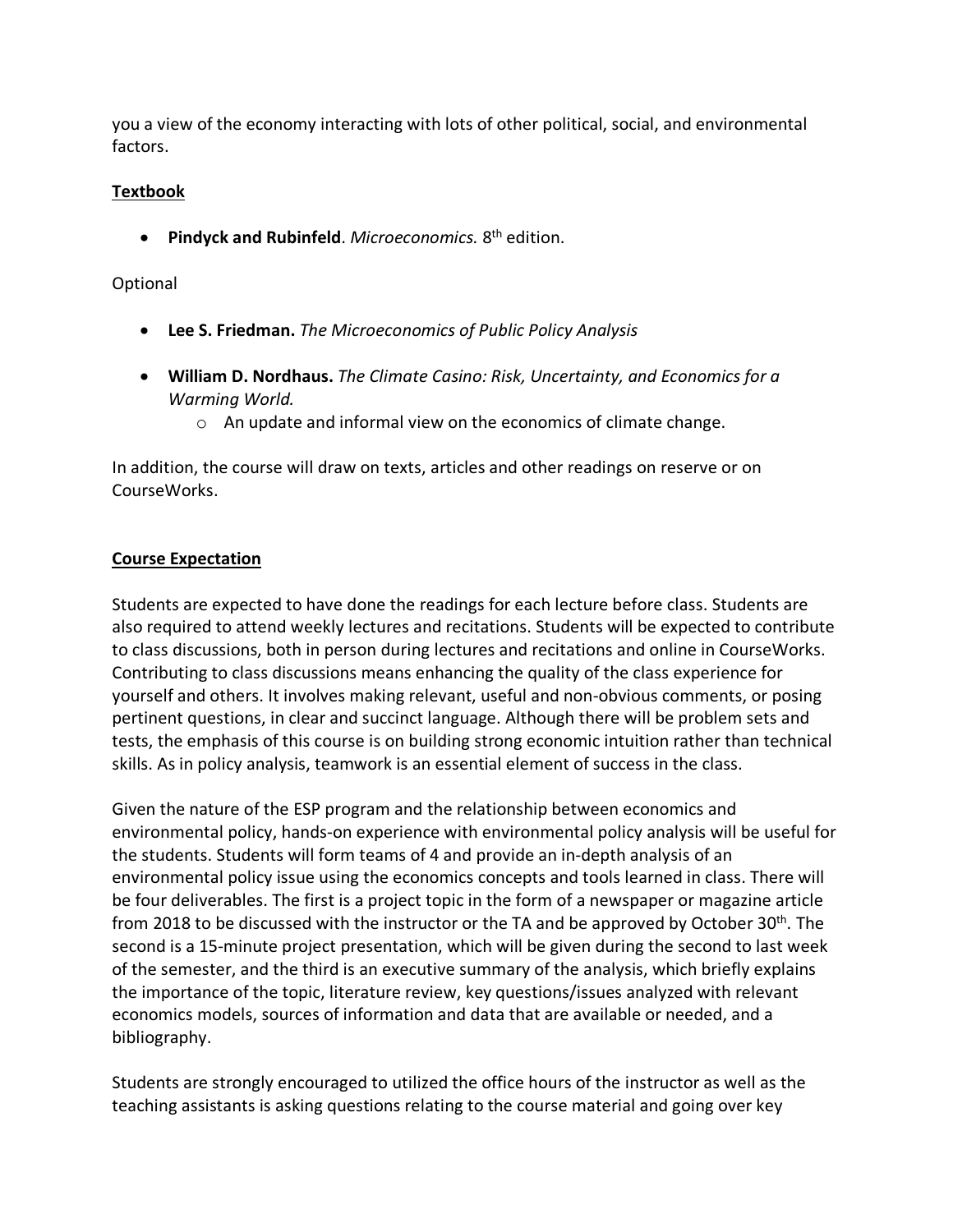concepts. Also, office hours are particularly useful to discuss brainstorm topics for the group project and seek guidance on the use of economic models and subsequent analysis.

# **Evaluation**

Weekly attendance of lectures and recitations, as well as active participation in class and in CourseWorks discussions are required. This will account for 20% of the final grade. Eight problem sets account for 20% of the final grade. Students are encouraged to work together. However, problem sets must be submitted individually. There will be one midterm and one final exam, each counting for 20% of the grade. The final group project (maximum four students per group) will count for 20%.

- 20% based on weekly participation on Piazza and in class
- 20% based on 8 problem sets
- 20% based on the midterm
- 20% based on the final
- 20% based on the presentation (including the executive summary)

The overall grade will be weighted as above.

SIPA policy dictates that a core course such as this one must have a GPA of between 3.2 and 3.4, with the goal of 3.3, a B+. As such, the overall grade will be curved appropriately, with B+ considered a good grade that signifies confidence in your ability to conduct independent work in a professional environment with quality.

A grade of B therefore signifies minor problems that need improvement, and B- signifies significant issues requiring improvement. A and A- are reserved for work that distinguishes itself by going above and beyond a simply correct answer.

## **Course Outline (subject to change)**

Week 1 (Sept 3rd) **Introduction to Economics** *Readings: P&R Chapter 1.1, 1.4*

- The themes of microeconomics
- Why study economics

Week 2 (Sept 10th) **Supply and Demand I**

*Readings: P&R chapter 1.2, 2.1-2.3, 4.4, 9.1*

- Introduction to markets
- Introduction to demand and supply
- Consumer and producer surplus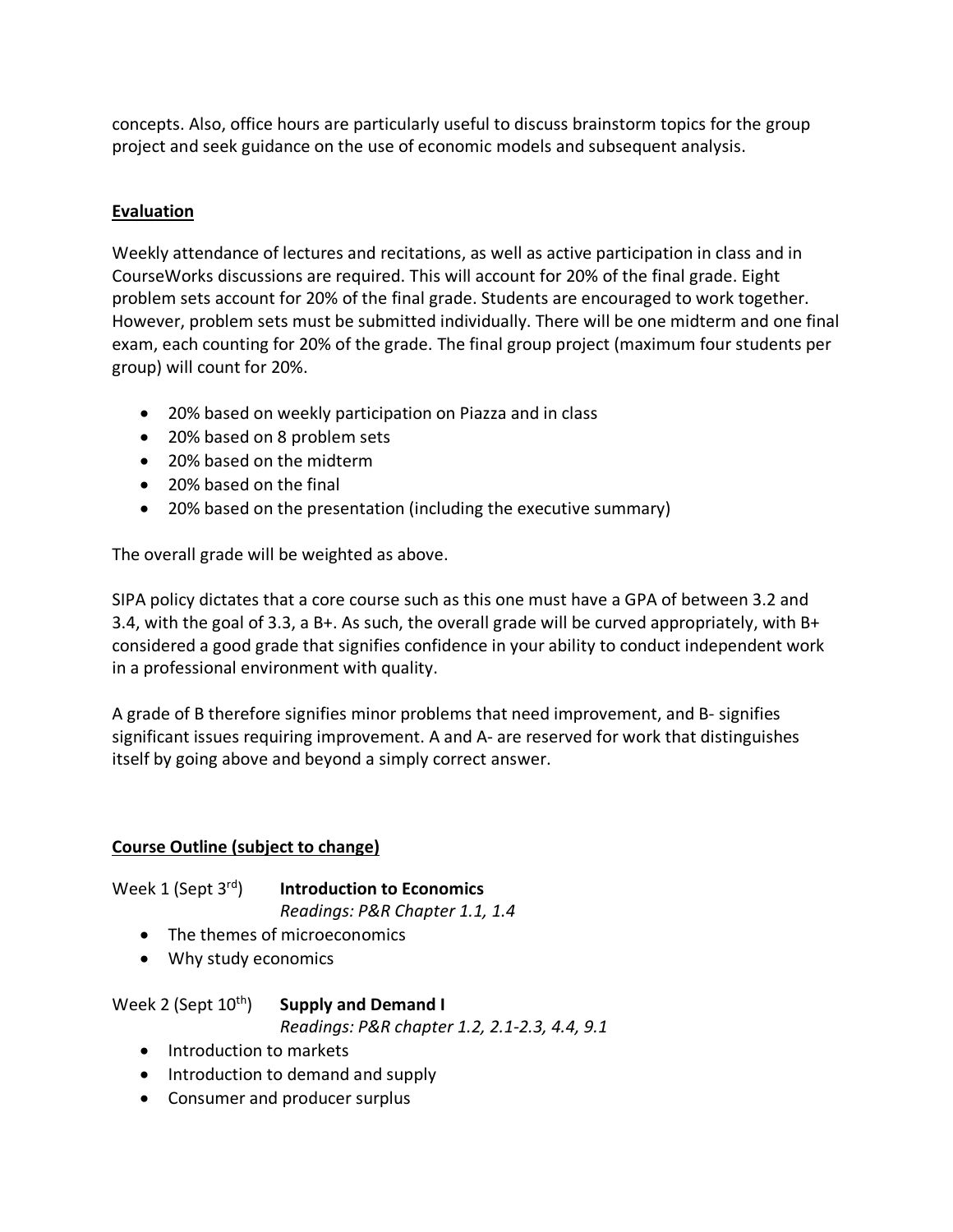Week 3 (Sept 17th) **Supply and Demand II**

*Readings: P&R chapter 2.4-2.7,* 

- Elasticities
- Effect of government policies
- **Problem set 1 due**

Week 4 (Sept 24th) **Consumer Theory**

*Readings: P&R chapter 3.1-3.3, 3.5, 4.1, 4.2*

- Consumer preference and utility
- Budget constraint and income and substitution effect
- **Problem set 2 due**

Week 5 (Oct 1<sup>st</sup>) **Firm Theory** 

*Readings: P&R chapter 6, 7.1-7.4*

- Production theory
- Diminishing marginal returns
- Isoquant
- Cost theory cost minimization
- Long run vs. short run cost
- Isocost
- Cost curves
- **Problem set 3 due**

## Week 6 (Oct 8th) **Analysis of Competitive Market**

*Readings: P&R chapter 8, 9*

- Profit maximization
- Market efficiency
- Impact of government policies
- **Problem set 4 due**

Week 7 (Oct 15th) **Midterm Exam**

Week 8 (Oct 22nd) **Analysis of Non-competitive Market I**

*Readings: P&R chapter 10.1-10.4, 10.7*

- Market Power
- Monopoly
- **Form group of 3-4 for project**

# Week 9 (Oct 29th) **Analysis of Non-competitive Market II**

*Readings: P&R chapter 11 and 12.1, 12.2, 12.4*

- Price discrimination
- Monopolistic competition
- Oligopoly